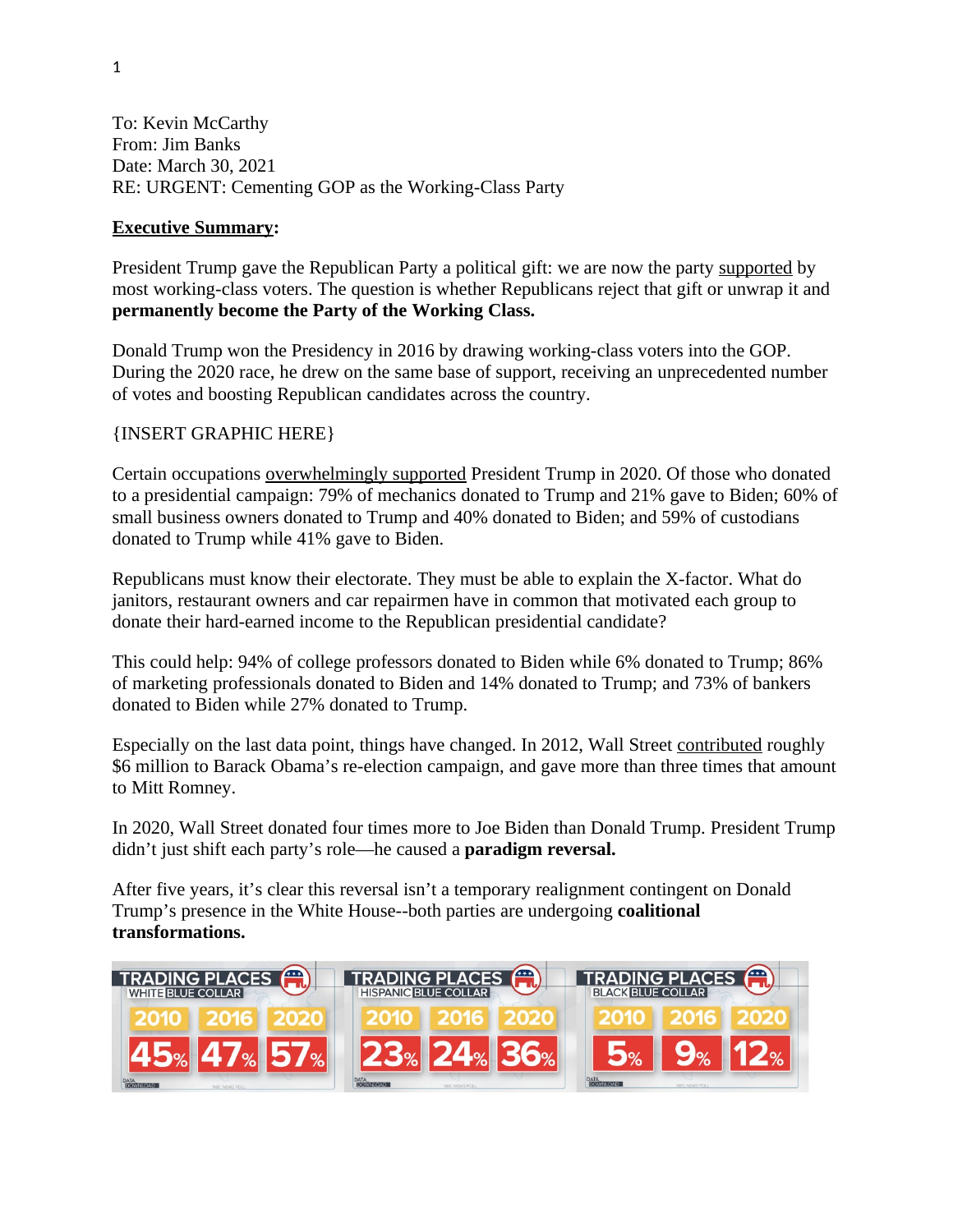There is an embittered and loud minority in the GOP that finds our new coalition distasteful, **but President Trump's gift didn't come with a receipt.** Members that want to swap out workingclass voters because they resent President Trump's impact on the GOP are wrong. In fact, they are intentionally sabotaging Republicans' political future.

The vast majority of the Republican conference doesn't want to return to a GOP-era that neglects working class voters. Those that do are a *miniscule minority* in our conference, but they risk undoing the gains we've *all* made with working-class voters. That's why their behavior should be condemned by party leaders.

Our electoral success in the 2022 midterm election will be determined by our willingness to embrace our new coalition. House Republicans can broaden our electorate, increase voter turnout, and take back the House by enthusiastically rebranding and reorienting as the **Party of the Working Class**. This is how we do it:

- Hug the agenda that differentiated President Trump in 2016 *and supplement it with new, relevant ideas.*
- Highlight the *cultural and economic elitism* that animates the Democrat Party.
- GOP Members must bring this message home to their constituents through *tangible action items.*

### **The Agenda: House Republicans need to consciously promote policies that appeal to working-class voters.**

**Immigration:** President Trump differentiated himself from the Republican field in 2016 by taking a hard line on immigration and promising to "Build the Wall."

Opposition to illegal immigration and increased legal immigration remains popular among both working-class Americans and the electorate at large.

In early February, *before the border crisis intensified*, five of the Biden administration's seven least popular Executive Actions either relaxed border security or increased the amount of legal immigration. 73% of voters now recognize the Border Crisis as an issue, so Biden's immigration agenda is likely even more unpopular now than it was in early February.

The GOP should continue highlighting Biden's Border Crisis by contrasting Democrats' openborder policies with successful, GOP-backed, border security policies like the Wall, Remain in Mexico, and opposition to amnesty.

**Trade:** The second issue that President Trump used to win the White House in 2016 was opposition to the Chinese Communist Party's predatory trade practices and support for trade policies that promote American industry and create American jobs.

75% of Republicans and Democrats rank "protecting the jobs of American workers," as their top foreign policy priority. That makes "protecting American jobs," the single most agreed upon long-term foreign policy goal among U.S. voters.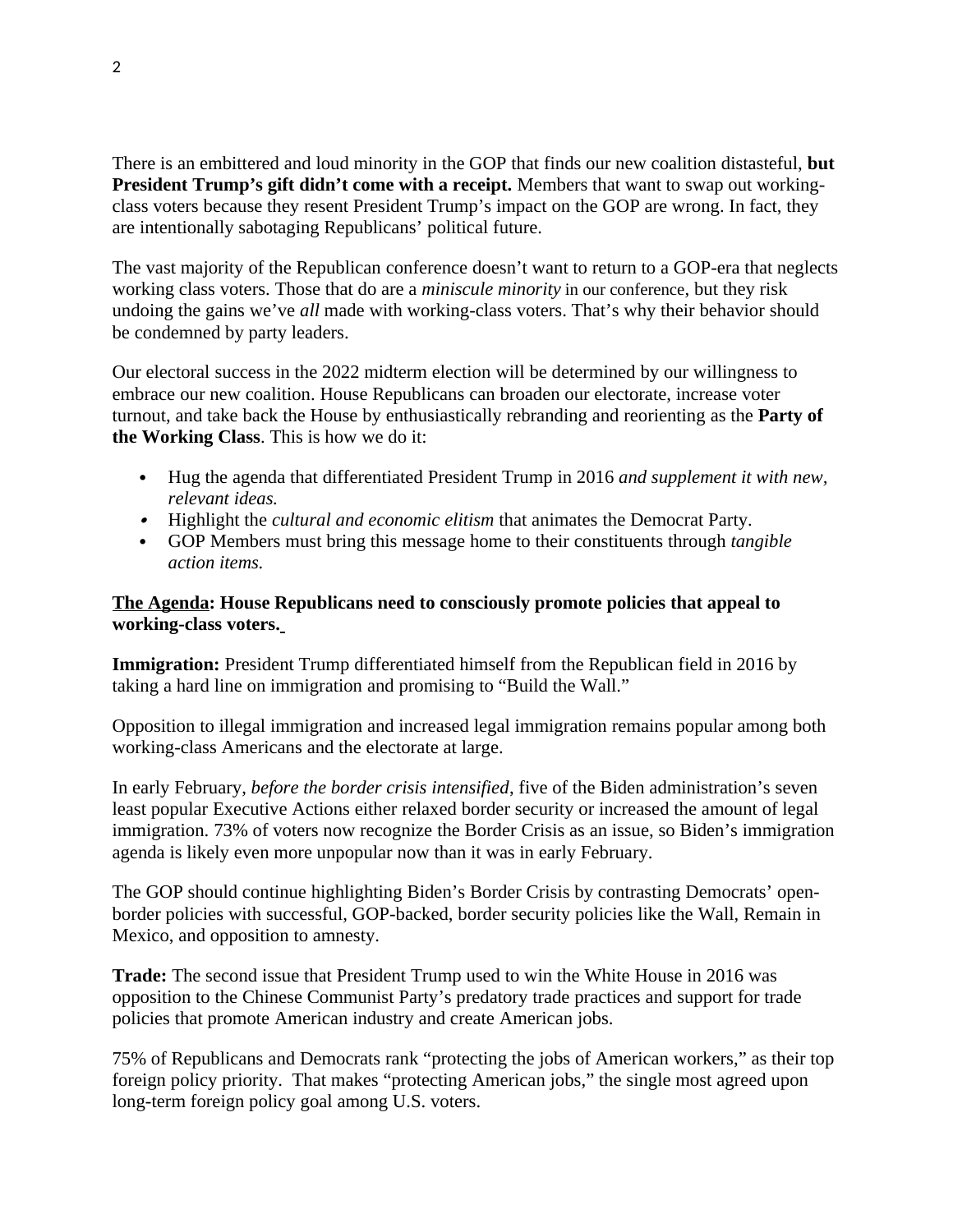"Limiting the power and influence of China" is tied for 6th overall, with support from 48% of voters.

President Trump's push to take on the Chinese Communist Party resonated because voters felt, correctly, that the Communist Party harmed American jobs more than any other foreign government. In fact, more voters say it's important to "get tougher with China on economic issues," than favor improved economic relations. When Americans are opposed to *stronger*  economic relations, we'd be wise to take note.

The Chinese Communist Party's abhorrent human rights record and military aggression are unacceptable, and we should continue to stand against both, but the China threat is primarily an economic threat to America's working class.

Republicans should state clearly: *Our opposition to China is a corollary of our support for working Americans.* The reverse is also true: Democrats' coziness with China results from their coziness with Wall Street.

**Anti-Wokeness:** Wokeness was cooked up by college professors, then boosted by corporations, which is why it's now an official part of the Democrat Party platform. Nothing better encapsulates Democrats' elitism and classism than their turn towards "wokeness." Wokeness and identity politics aren't pro-Hispanic, pro-African American or pro-LQBTQ; they're anti-American, anti-women, and most of all, anti-working class.

President Trump won a higher share of the Hispanic vote in 2016 than Mitt Romney in 2012. Contrary to past conventional wisdom, *support for tighter immigration restrictions and support from Hispanic voters are compatible.* 

Conventional wisdom also holds that the GOP can't criticize wokeness and appeal to minority voters. There is little evidence to support this.

Hispanic and especially African American voters are even more put-off by Democrat efforts to redefine sex than your average voter. Hispanic and African American voters oppose the Equality Act by 10 and 5 more points than the average voter. And amazingly, 42 % of Hispanic Biden voters have a negative opinion of the Black Lives Matter movement, and their opposition to the nuclear family and support for "defunding the police," compared to just 6% of white Biden voters.

Republicans should oppose initiatives like "Defund the Police" and the Equality Act because Republicans are unapologetic defenders of working Americans' values.

**Main Street vs Wall Street:** Republicans should use the regressive coronavirus lockdowns to illustrate how Democrats harm working-class Americans.

Republicans opposed draconian coronavirus lockdowns because we knew that small, independent businesses and working Americans would be hurt the most. Democrats supported them because their donors would profit. And that's exactly what happened.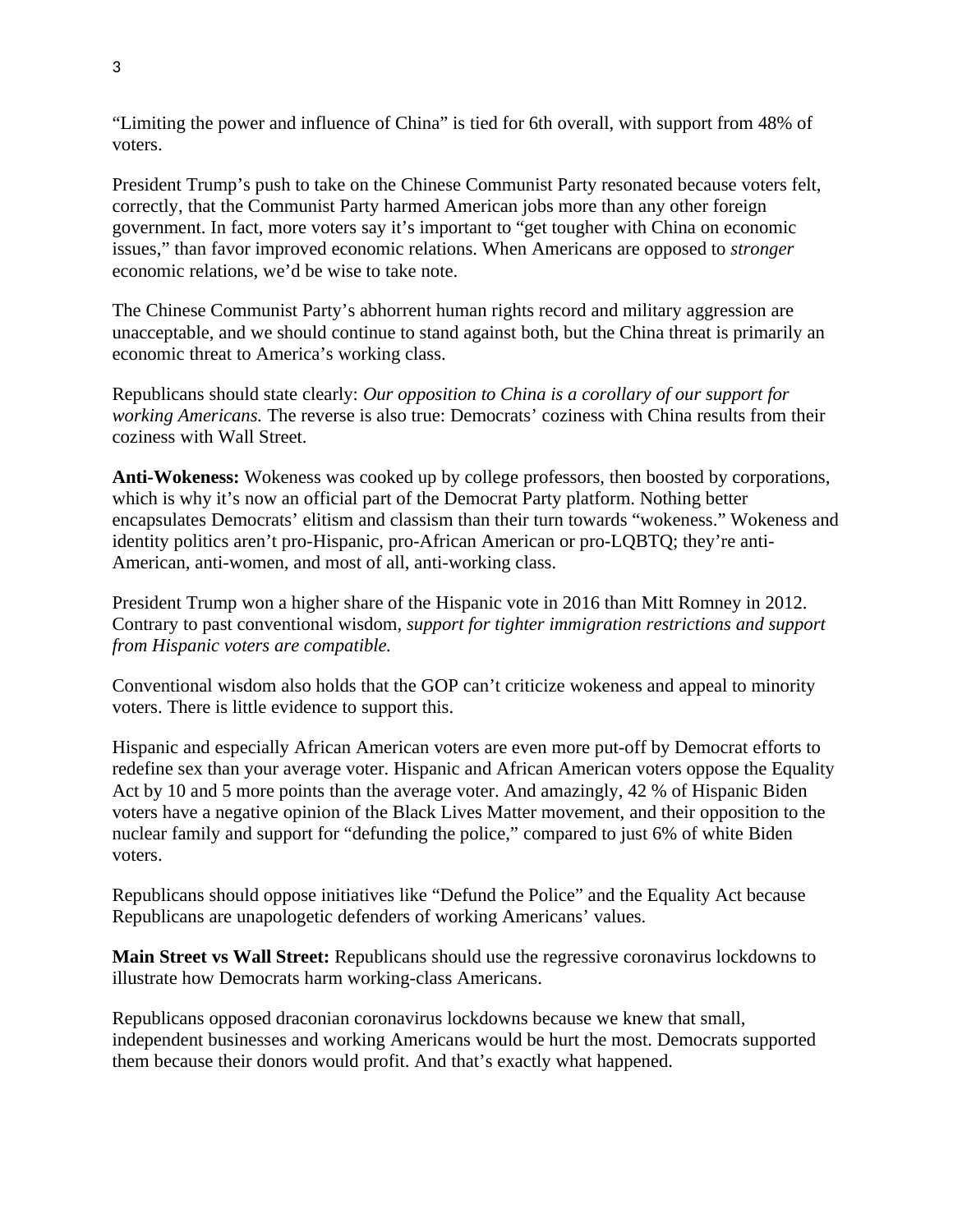From February 2020 to May 2020, the unemployment rate for high-wage workers rose by 3.6% while the unemployment rate for medium and low wage workers rose by 14.2% and 19.8%.

Between April and September 2020, 45 of the 50 most valuable publicly traded U.S. companies made money. By December this year, nearly 20% of U.S. restaurants had shut down permanently due to the pandemic.

Government COVID regulations had the same effect on our economy as most Democrat supported regulations. Small businesses couldn't afford them, were forced to shut down, and their larger competitors profited.

Republicans are pro-business and pro-worker, not pro-corporation. Senator Rubio said it well in an op-ed supporting Amazon workers' unionization efforts: "When the conflict is between working Americans and a company whose leadership has decided to wage culture war against working-class values, the choice is easy — I support the workers."

The GOP supports free-market principles *because* the free-market allows Americans to make a living and support their families without state intervention.

**Big Tech:** Republicans should continue to promote policies that curb Big Tech's egregious suppression of conservative speech. But Big Tech isn't *only* guilty of ideologically motivated censorship. The GOP should expand its legislative effort to counter Big Tech's tolerance of illegal content like child pornography, Big Tech's abuse of our immigration and patent systems and its anti-competitive practices.

An expanded Big Tech agenda would be both *popular* and *politically effective.*

45% of Americans now have a negative view of Big Tech, up from 33% in 2019. And most Republicans, Democrats and Independents support more regulation of Big Tech companies

As Jerry Nadler explained before a hearing on content moderation, "Let's see what happens by just pressuring them." Democrats successfully used the *credible threat of regulation* to pressure Big Tech into censoring President Trump and countless other conservatives.

Republicans can protect free speech with the same tactics Democrats used to abridge free speech rights. And because we aren't bank-rolled by Big Tech, those tactics will carry more weight.

### **Action Items:**

### **1.) Hold Working Class Roundtables:**

You should direct all Republican Members to immediately begin holding roundtables or townhalls featuring natural members of our working-class coalition like electricians, nurses, factory workers and police officers.

These conversations will allow Members to highlight the specific Republican-backed policies that will improve the lives of working-class Americans and serve as a useful gut-check and learning opportunity.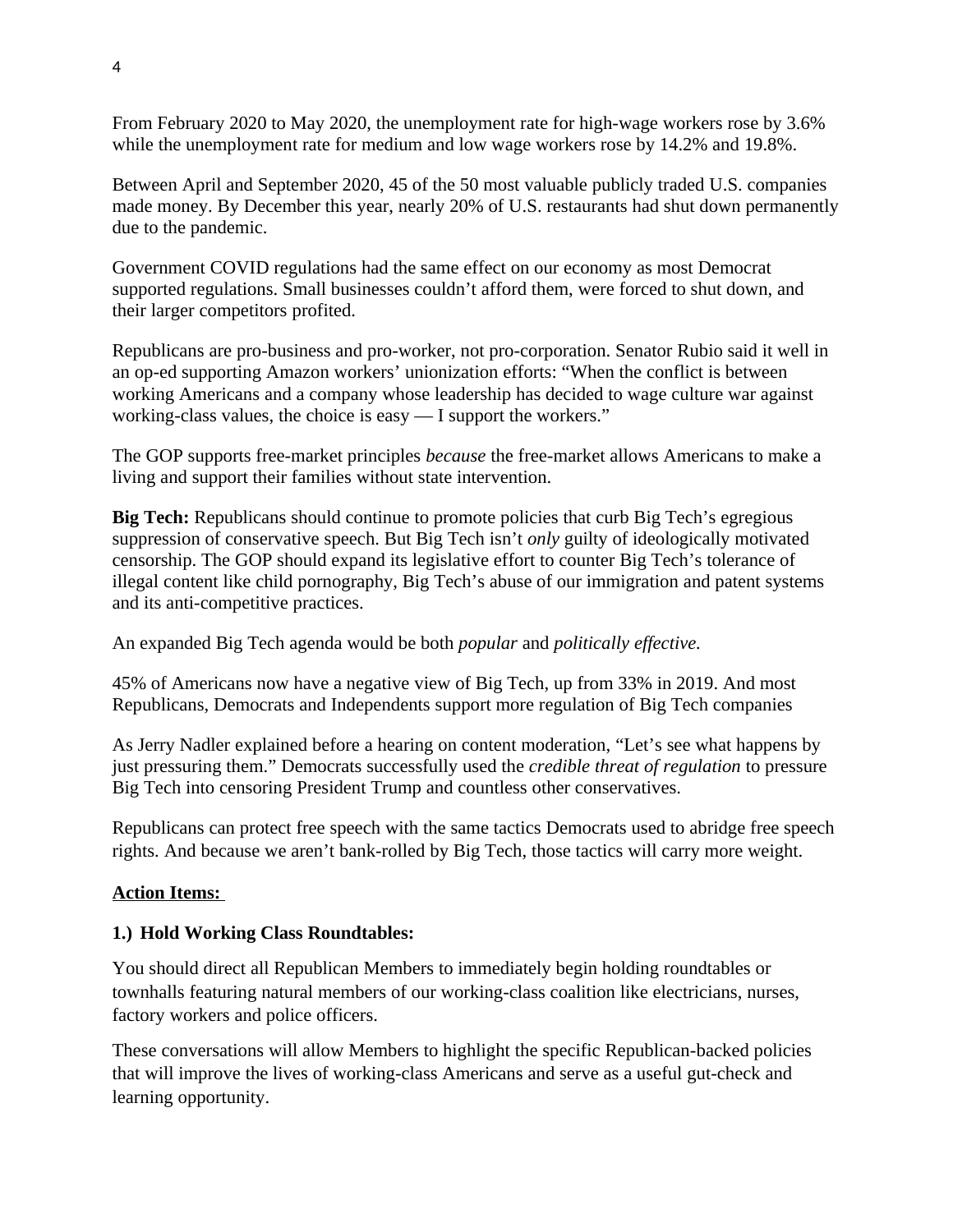If Republicans are selling something that doesn't appeal to our working-class coalition, then we shouldn't be selling it at all. And to be frank, our conference would learn from talking to *and listening to* working Americans' concerns.

# **2.) Create a Working Families Task Force:**

You should create a "Working Families Task Force," modeled on the House China Task Force and made up of House Republicans from blue-collar districts like mine.

Congressional Republicans quickly coalesced around President Trump's tough on China message, and voters now see us as the tough-on-China party. Much of our success is attributable to your House China Task Force, which produced a set of policies to crackdown on the Chinese Communist Party for House Republicans to rally behind.

The Working Families Task Force could produce a definitive report on GOP-endorsed policies to protect American jobs, promote working-class values and assist working families.

All Republican Members could point to these policies as evidence of Republican support for working-class voters.

# **3.) Focus on Individual and Digital Donations:**

Members should use corporations' preference for the Democrat Party to drive individual donations. It worked for me.

When Eli Lilly and several other corporate PACs blacklisted me for objecting to the unconstitutional election rule changes in 2020, I reached out to individual donors, explained the situation, and asked for their support.

Once my supporters learned that liberal corporations blacklisted me because I refused to cave to their demands on January 6th, they were happy to make up the difference. That's how, in the first quarter of this year, I regained every penny of the \$241,000 I lost in corporate money through individual donations.

You're right to encourage Members to grow their digital fundraising operations. But our digital fundraising efforts should be paired with an explicit message: 'I'm asking for a small donation, so I can continue to represent your values, not the values of liberal multinational corporations who are determined to replace conservatives like me.'

Our constituents have a right to know which party represents their interests, and which party lives off donations from Wall Street and Big Tech.

Every Republican Member in a competitive district should know exactly how much corporate cash their opponent received in 2020, and they should relay those numbers to their constituents. The NRCC should arm Members with that information and commission advertisements that contrast Republican challengers with corporate-backed Democrat incumbents.

# **4.) GOP Needs to Embrace Made in America Agenda:**